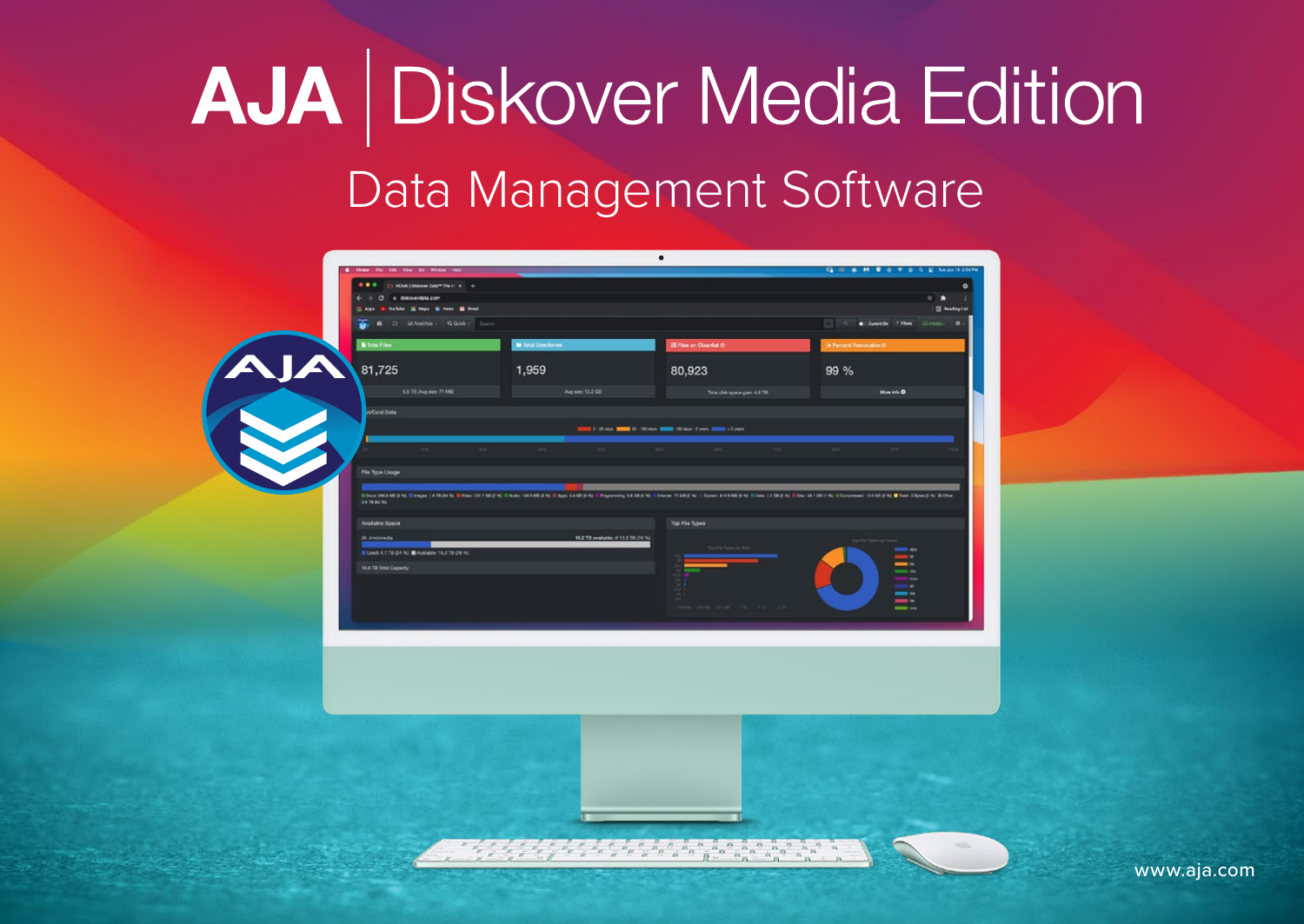

### [Data Management Software](https://www.aja.com/products/aja-diskover-media-edition) \$11,995 per node, annually

AJA Diskover Media Edition is the new, easy to deploy data management software solution designed to let you take control of your media storage across your entire organization, regardless of where it is physically located. Use high-speed, cutting-edge searches, cost analysis, tagging, and other sophisticated tools to empower all levels of your organization to make informed data decisions, therefore enhancing your file-based production line and its monetization. Efficiently curate your existing assets, and never lose a file again with AJA Diskover Media Edition.



### AJA Diskover Media Edition

While the unstructured media data management problem has been around for some time, the complexity is now skyrocketing. In the next three years, we'll generate the same amount of data as in the previous 30 years.

#### AJA Diskover Media Edition Offers the Tools to:

- Tell you instantly where all your data lives and share the results in one click on local, remote, or cloud based storage
- Monetize and maximize the efficiency of your workflows through several industry specific plugins
- Assist with your clients being charged accurately for storage space
- Curate your valuable assets securely and methodically

#### Enhance Workflows and Monetization

- Cost analysis tools and repeatable reports via Smart Searches that assist all stakeholders in making the right data related decisions about time, resources, invoicing, and investments
- Data findability combined with ease of sharing significantly improves the efficiency of the organization and its people
- AJA Diskover Media Edition toolset allows for data management instead of purchasing additional expensive and unnecessary storage space

#### Empower All Levels of Your Organization

- AJA Diskover Media Edition enables everyone to accurately answer questions with the simplicity of search queries, which provide immediate information
- The clever views, file search tools, repeatable reports, and other smart features assist business users with in-depth analysis of data, informed decision making, as well as rigorous data management
- AJA Diskover Media Edition allows all stakeholders to have their own relationship with data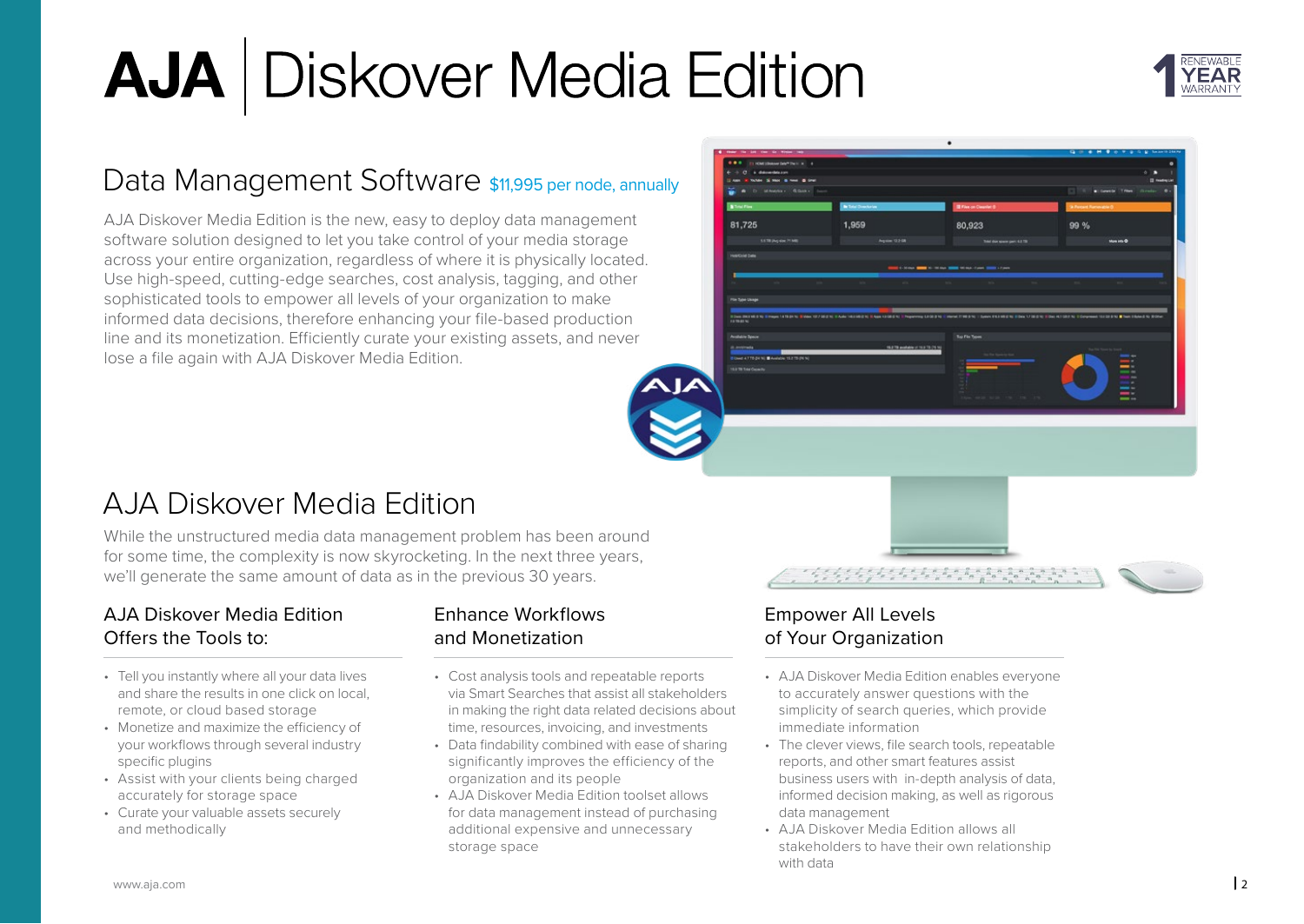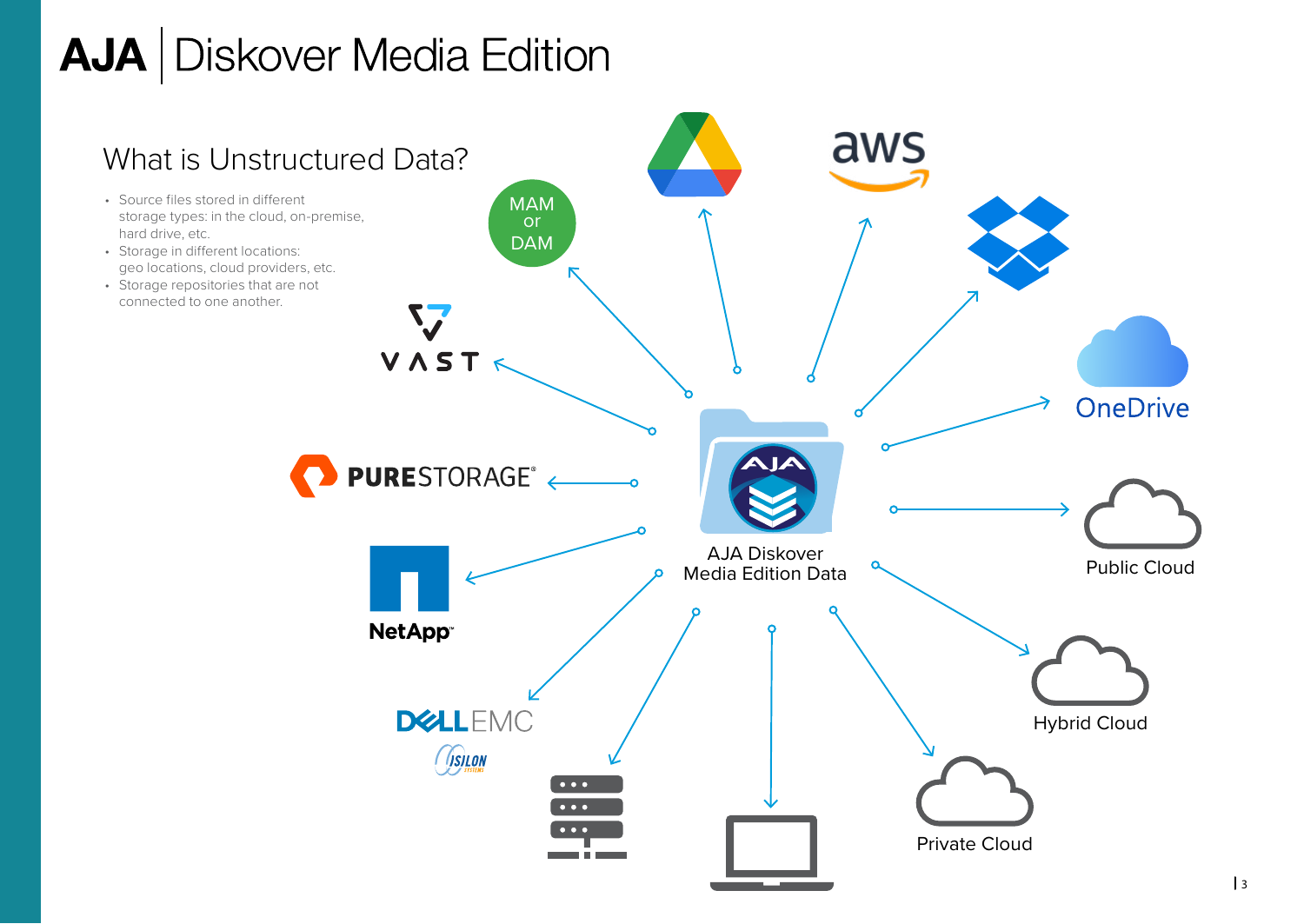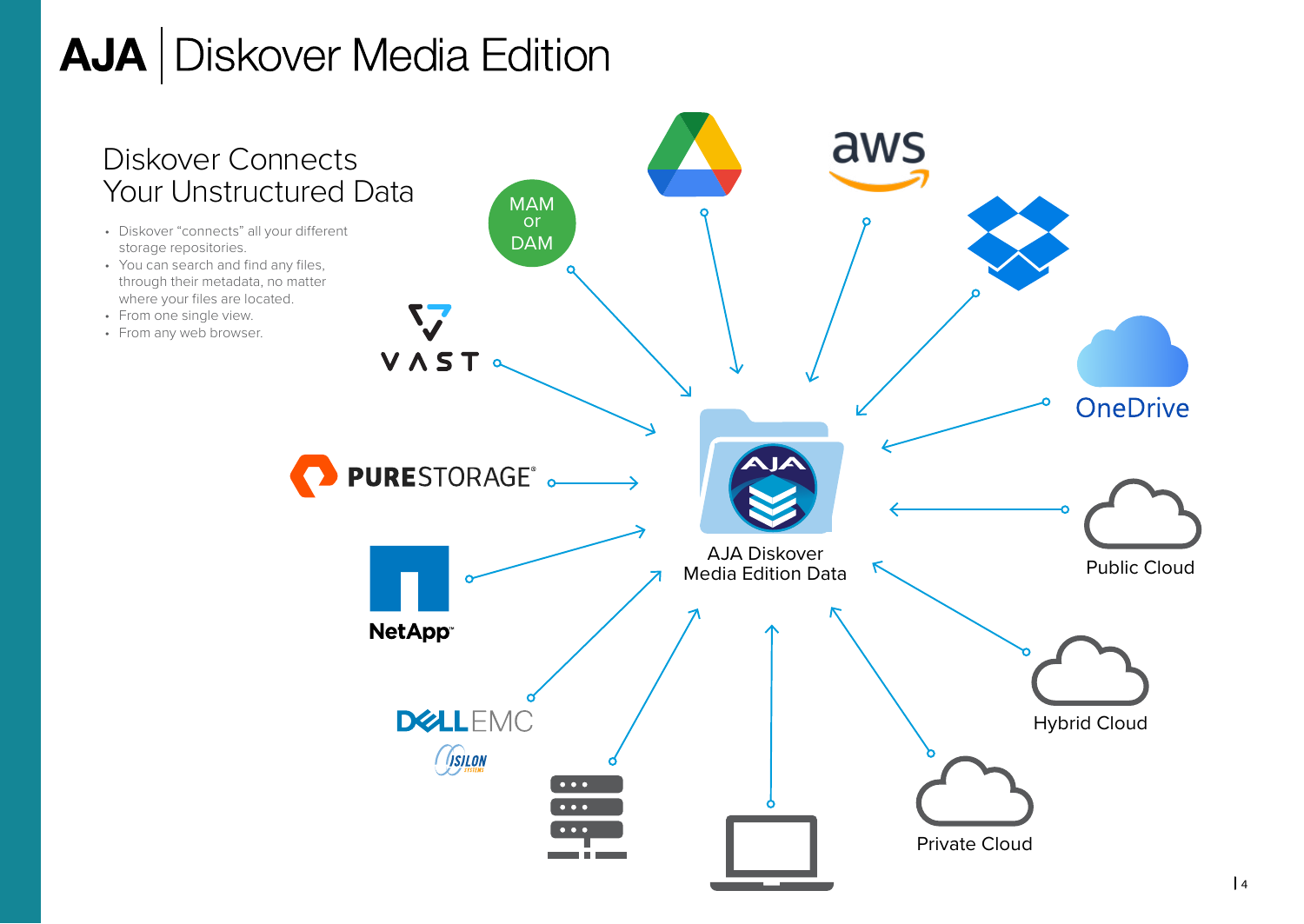

### AJA Diskover Media Edition Features

#### Powerful Search Tools

• Pushing the limits of search and results accuracy, the AJA Diskover Media Edition harvests media info attributes and makes them easily findable. This feature assists with narrowing down the list of search results and improving their accuracy

#### Remote Operation

- AJA Diskover Media Edition is manageable remotely, with a web browser UI providing access to all the functions of the software, meaning maximum flexibility
- Easy to deploy and administer, regardless of geographical locations

#### Smooth Workflows for Increased Productivity

- Improves collective efficiency by streamlining file-based workflows.
- Metadata is harvested to add business context to extensive searches and analytics
- Workflow enhancement via manual tagging, auto-tags, and scheduled tasks
- Far beyond "cleaning," AJA Diskover Media Edition offers a full toolset for global data curation
- Improves collective efficiency by streamlining file-based workflows

#### The Power of Open-Source

- AJA Diskover Media Edition uses Elasticsearch, an open-source, highly scalable, mature, and widespread backend search engine, allowing massive amounts of data to be searched instantaneously
- AJA Diskover Media Edition embraced the logical approach of itself being open-source, as well as integrating other open-source platforms and plugins that are powerful and highly integrative
- Open-source software is developed around transparency and trust. They help organizations become more agile and collaborative in their innovations

#### Aimed at Resolving Media Specific Challenges

- The AJA Diskover Media Edition provides the ability to search for and identify your content with no risk to the integrity of the content itself
- In addition to the regular daily challenges around data and file-based workflows, the AJA Diskover Media Edition pinpoints the major tribulations in the media industry as a starting point
- Instantly locate media assets based on media specific information, such as resolution, framerate, and codec, no matter where they are located



File Search





[User/Cost Analysis](https://www.aja.com/products/aja-diskover-media-edition)





#### File Tree



**Tags** 

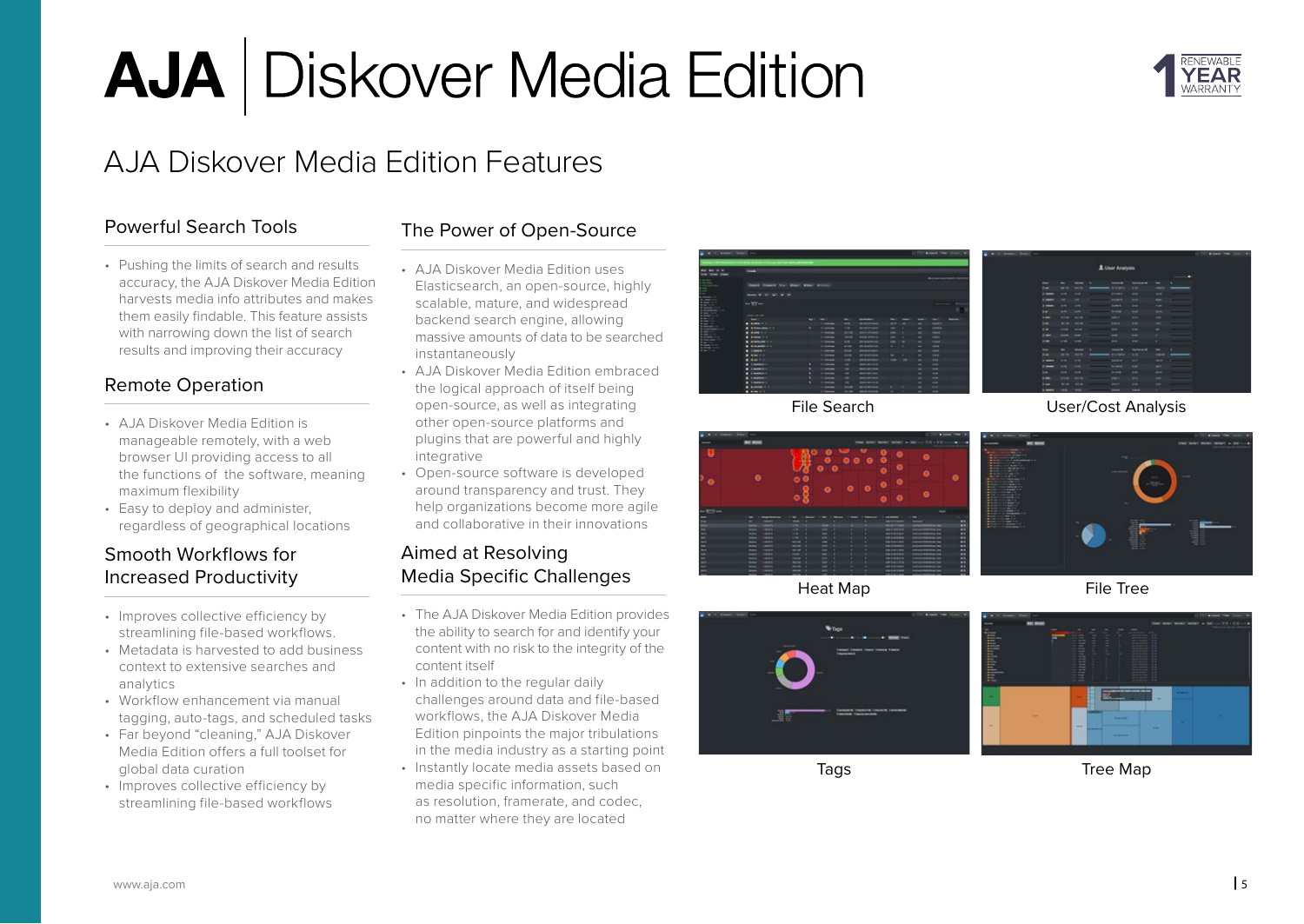

### Comprehensive Plug-Ins for Modern Workflows



#### Telestream GLIM Integration

- Telestream GLIM is designed to allow media professionals to quickly preview media files in high resolution, with color accuracy via any web browser, without generating a proxy file. GLIM can generate these previews for files located on-prem or in cloud storage. Files are shown with SCTE-35 markers, waveform view, and audio metering to ensure compliance standards on the fly, for any user, in any location.
- The Telestream GLIM application can be launched via AJA Diskover Media Edition Interface using File Action > Open in GLIM menu selection
- GLIM application launches automatically upon selecting "Open in GLIM" menu option (User must have an active GLIM account and be logged in prior to launching the plug-in)
- The file can now be viewed and validated along with its metadata without giving the user destructive access to the source file

| $0 =$                                          | CHE and tells / ClyMees |                                                             |                 |
|------------------------------------------------|-------------------------|-------------------------------------------------------------|-----------------|
|                                                |                         |                                                             |                 |
| Blooder Closecold They Liberty Closey Creagues |                         |                                                             |                 |
| Estension (All Crept 10)                       |                         | 0.916<br><b>@ hid to sequences</b><br><b>Brown in Citre</b> |                 |
| <b>Show : 500 - 6 Barro</b>                    |                         | <b>Quotest to Vantice</b>                                   |                 |
| $1 - 100 - 100$                                |                         |                                                             |                 |
|                                                | tiqu () Path ()         | me di                                                       | Film 2 Policers |
| <b>Janvier 154.0</b>                           | c                       | 115.8 141<br>Life and formula                               |                 |
| 8868                                           |                         |                                                             |                 |
|                                                | _                       | _____                                                       |                 |

#### Telestream Vantage Integration

- AJA Diskover Media Edition offers Telestream Vantage integration, significantly enhancing workflows for users of both applications.
- Telestream Vantage is a powerful platform for transcoding media, generating proxy files, and generating deliverable packages. The AJA Diskover Media Edition Telestream Vantage Plugin allows end-users to submit files for transcoding directly from the AJA Diskover Media Edition user interface. This process can be utilized by all end-users without needing access to the production tools and source files.



#### MediaPulse Asset Creation

- The Xytech MediaPulse asset creation tool included in the AJA Diskover Media Edition is designed to find and index newly restored online assets from LTO tapes, removable hard drives, etc., making them available, findable, and searchable within the MediaPulse order management system.
- The plugin operates on the assumption that assets restored to online media are placed into a folder using a specific naming convention. The info is added to the asset within MediaPulse, and the asset number is assigned as a field to the file within the Diskover Index.

|                         | Heda Order 436003-2 (iii), doctor to an effective star for to HCO + international distribution |                |                                    |                           |                         |                   | $-$ 0 |
|-------------------------|------------------------------------------------------------------------------------------------|----------------|------------------------------------|---------------------------|-------------------------|-------------------|-------|
|                         | Jitdeburkte Stemsberon @beforebash Ethubk Anteloim                                             |                |                                    |                           |                         |                   |       |
| <b>Catterini</b> 1989   |                                                                                                | œ              | <b>SERVICE COUNTRY</b>             |                           | NATI Nata (1)           | N/O Securitates   |       |
| <b>McDON</b>            |                                                                                                | an a           | <b>Briddham</b>                    |                           | Posts:                  |                   | Té)   |
|                         | Order #1 (456060-6)                                                                            |                | All dealership Pik Transfer to HDD |                           |                         |                   |       |
| Close Pagest #1         |                                                                                                |                |                                    |                           |                         |                   |       |
| Column Corkell          |                                                                                                | ×              | Telephone                          |                           | <b>City</b>             |                   |       |
| Auto St.                |                                                                                                | - 14           | whiched.                           |                           | <b>Dale Fox</b>         |                   |       |
| tol) Sendano            |                                                                                                | in Linkford    | <b>NOTO FOR</b>                    |                           |                         | Court, Sheekeed   |       |
|                         |                                                                                                |                |                                    |                           | <b>Moutheas</b>         |                   |       |
|                         | Order Start Congraphs 2100 PM                                                                  |                | Wernesday Chand and                | $\omega$                  | Order Students          |                   |       |
|                         | Order from Entre Conditions survice line                                                       |                | We manuface (Market spack)         | w.                        | <b>St. AutoBr. Inc.</b> |                   |       |
|                         |                                                                                                |                |                                    |                           |                         | CAMELEOO          |       |
|                         | Address EN/OBSIDE 7:022 PM                                                                     |                | <b>COLLEGE</b>                     | Changed: 04(20)23 7:04 PM |                         |                   |       |
| * Internet              |                                                                                                | C Onlin Biling |                                    | C Handar Punitrase Order  |                         | C Cultural Stress |       |
| <b>Ship Beats Time:</b> |                                                                                                |                | As Start                           | m Seal                    |                         | Commercial        |       |

#### MediaPulse Media Order Status

- Facilities often manually correlate the order management system with the storage repositories. However, manual processes are subject to human errors and difficult to scale as the volume of media orders, and data turnover increases rapidly and constantly.
- The MediaPulse order status plugin is designed to automate the correlation of the order management system and the storage system by harvesting key business context from MediaPulse and applying that context within the AJA Diskover Media Edition platform.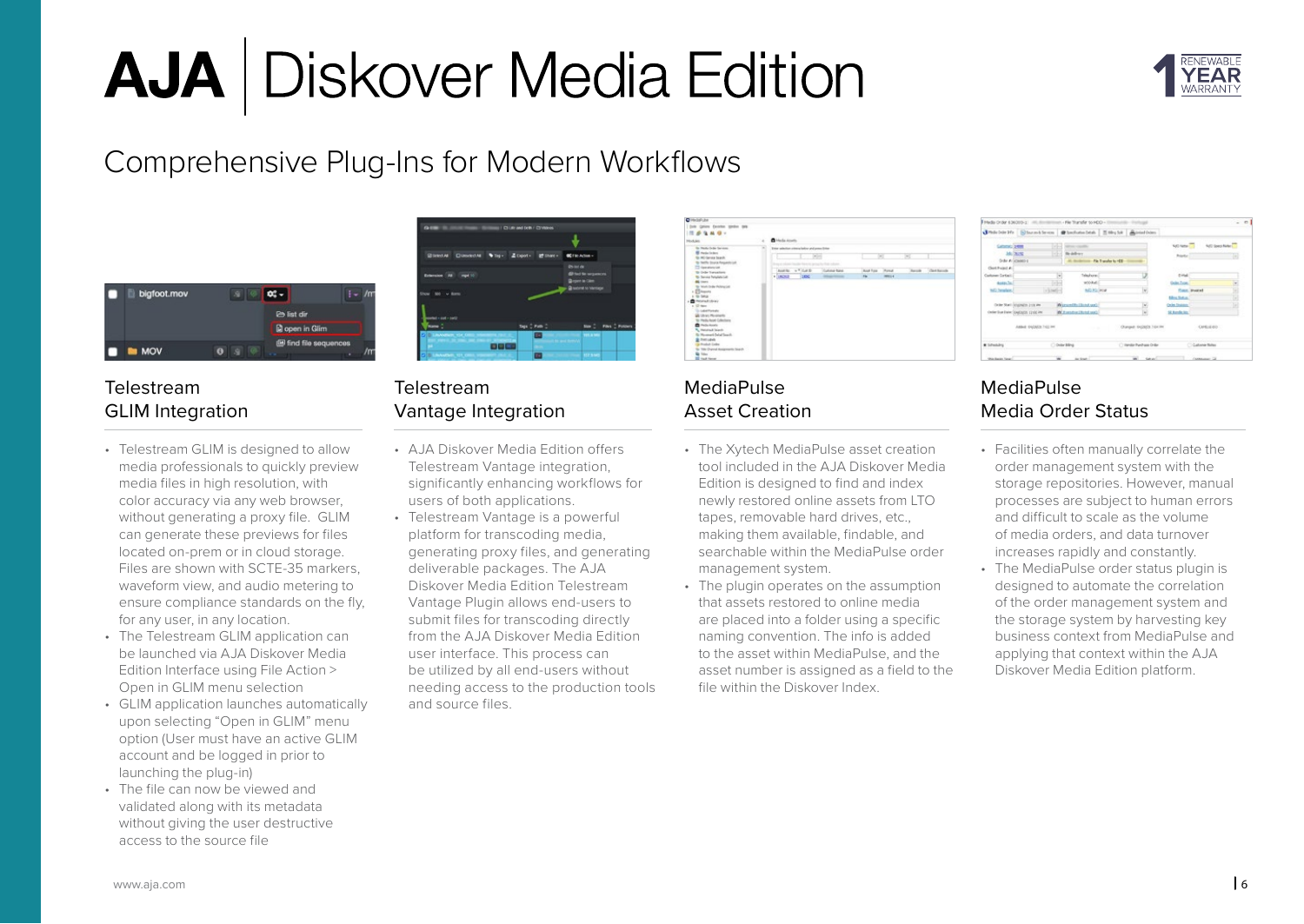

## Tools and Workflow Overview

- 1 Installation of AJA Diskover Media Edition and configuration of all storage volumes for indexing, as well as all other parameters (ex: storage cost per GB), automated tasks, login accounts, etc.
- Data Manager receives details of new project for space and cost analysis. 2
- Analysis of available space to onboard new project and need assessment for curation (clean up, archive, etc.) of existing data via reporting and tags to make space for a new project. 3
- 4 Cost analysis of storage space for project, as well as planning for service level agreement after delivery, etc.
- Ability to properly quote and invoice for storage space. 5
- Client sends files for the project as directed. 6
- Operations Manager receives details of project and searches/finds associated files to create a work order. 7
- 8 Work order creation is automated and enhanced by the MediaPulse plugin, increasing production and reducing human interaction.
- Artists receive a work order and are able to search/find files as needed and complete the project. 9
- Project is delivered to the client, and files are either kept, archived, or deleted as per the service level agreement, allowing for prompt invoicing and methodical data curation.  $10<sup>1</sup>$
- 11 System Administrator can accurately and efficiently curate data through tags report and/or scheduled automated tasks.
- Tagging can happen at any point of the process and is a crucial part of workflows and curation (clean, keep, delete, archive, fix naming convention issues, etc.) T